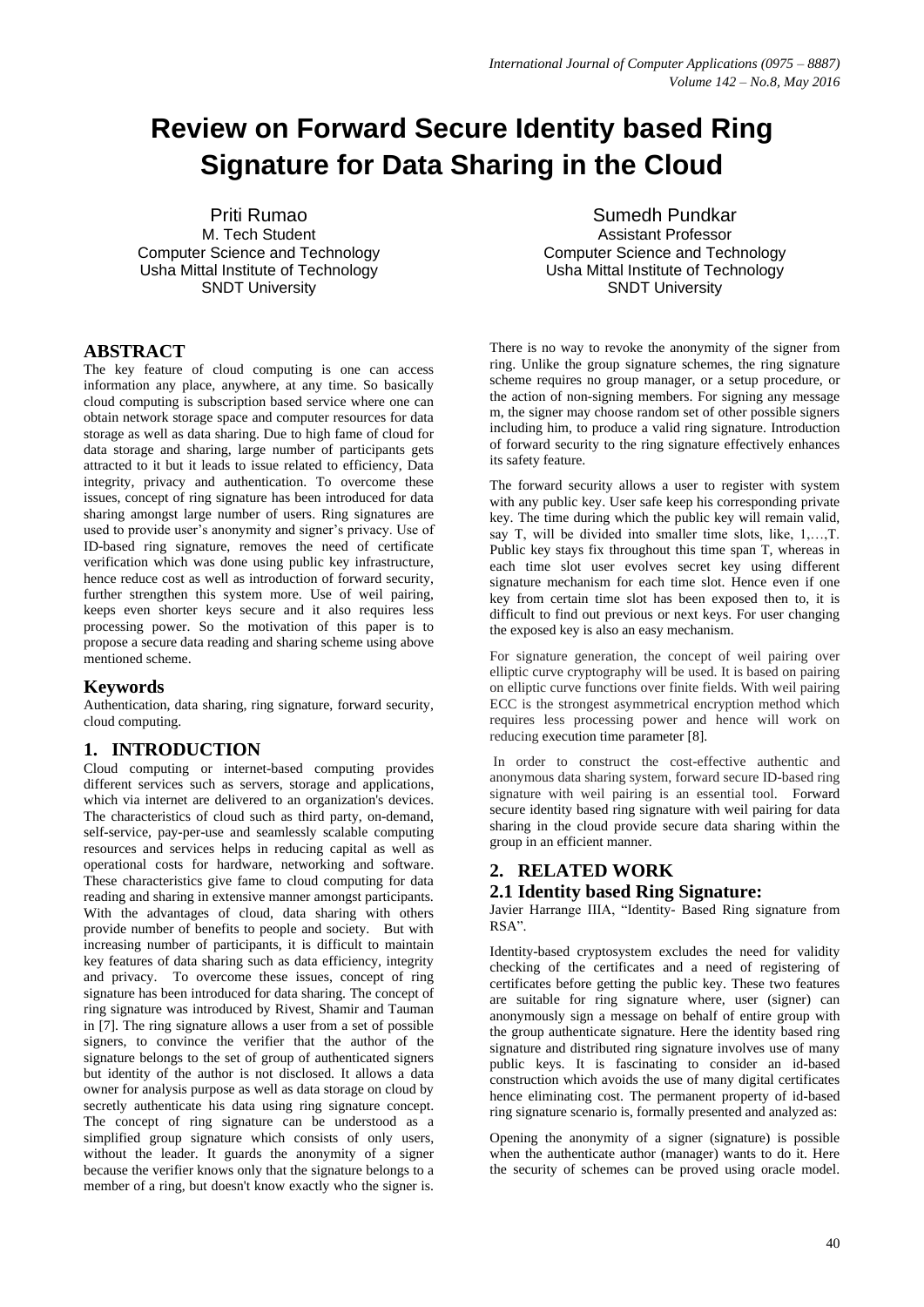Basically it is designed to shape-up culled messages/identities attack [2].

## **Advantages:**

- Ring structure formation for data sharing.
- Eliminates the certificate verification cost.

# **2.2 Non-Pairing ID-based threshold ring signature scheme**

P.P.Tsang et.al., "A suite of Non pairing id based threshold Ring signature Schemes with Different levels of Anonymity."

Here the public key of each user can be easily identified. A private key generator (PKG) and signer then compute private keys from it. This public-private key property avoids need of digital certificate validation [3].

#### **Advantages:**

- Eliminate certificate validation cost.
- Secure and easy key generation.

# **2.3 Forward Secure Digital Signature Scheme**

Mihir Bellare and Saro k. Miner, "A Forward-Secure Digital Signature Scheme".

Here, public key is adjusted but secret signing key is updated at conventional intervals to provide forward security property as: compromise of current secrete key does not enable any opponent to forge signature modified in the past. This controls damage cause by key exposure without requiring distributions of keys. The construction is done based on signature scheme and arbitrary oracle model proved the forward security based on the hardness of factoring [4].

## **Advantages:**

 Even after secure key are exposed past signatures remain secure.

# **2.4 Security and Privacy-Enhancing multi cloud Architecture**

Jen-Matlhians Bohli, Nils Gruschka, Meiko Jenson, **"**Security and Privacy-Enhancing multi cloud Architecture"

Adaptation of cloud for data sharing and storage still faces security challenges. When data is stored an multiple clouds, its integrity is checked by receiving multiple results from one operation which is performed on different cloud and compare them within own premise. This allows checking integrity of results. In applications logic is fragmented to distinct clouds. It has two benefits.

First –No cloud provider will know the entire logic.

Second – No cloud provider will learn entire calculated result of applications and hence maintains application confidentiality [5].

#### **Advantages:**

- Supports data sharing in multi cloud environment.
- Provide data security in multi cloud.

## **3 PROPOSE SYSTEM**

The combined advantages of two techniques i.e the ID Based crypto system and ring signature as well as weil pairing has been used in proposed system. In this scheme the data or information should be shared across different location. Weil Pairing Signature is an essential tool for building costeffective authentic and anonymous data sharing system. The basic process will be: User will be registered end authenticated into the system. Once it is done then system will generate secret key for each user. Owner (user) will upload the document to the System. The user who wants to share a doc (selected users), has to sign this data by using ID-based Signature (For selected users). To access particular data by some user, he has to give his ID input parameter. Based on the document information and user information, the signature for that particular doc will be calculated. Signature of that doc and the generated signature will be checked, if it is same then that doc is accessible to that user. Once the signature is verified by the system for a doc to which user is going to accesses, then that doc is available for download.



# **5 SYSTEM FEATURES**

## **Owner Module**

In this module the owner upload the doc to the System.

#### **Registration Module:**

In this module, user registers into the system.